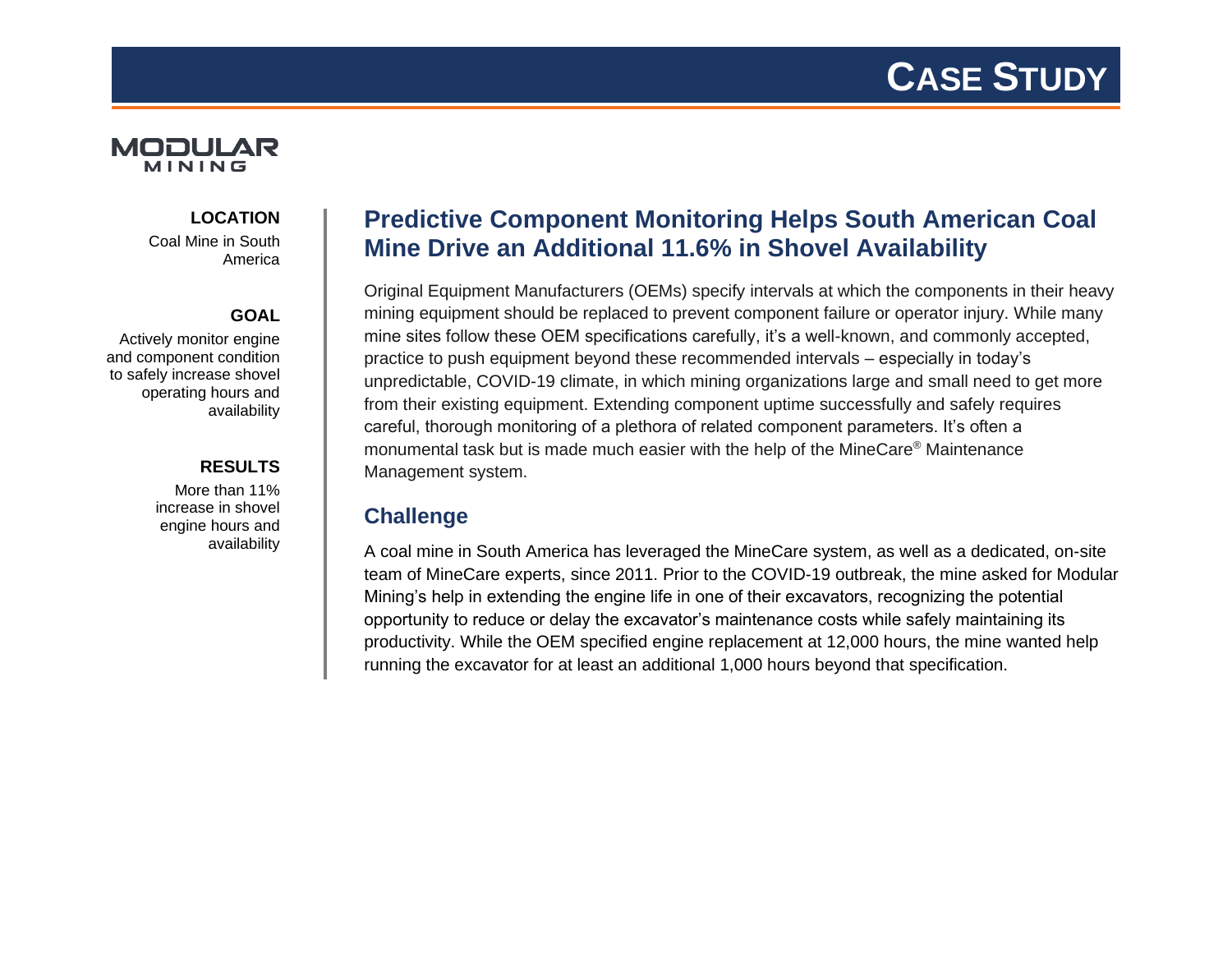### **Solution**

The mine's maintenance crew worked with the on-site MineCare analysts to implement a plan to safely increase engine life, without risking damage to additional components. By carefully monitoring critical engine parameters, analyzing the data collected, and immediately reporting anomalies to the maintenance crew for repair or replacement before failure could occur, the team was confident the MineCare system could help the mine hit their excavator longevity goals.

First, the MineCare team, together with the mine's maintenance personnel, configured the MineCare system's trend reporting functionality to monitor, among other parameters, the excavator engine's:

- Coolant temperature and pressure
- Oil temperature
- Intake manifold temperature
- Crankcase pressure
- Exhaust gas temperature on all valves

Using the data collected from the above engine parameters, which are all common indicators of potential engine failure, the MineCare team established predictive inspection routines to detect anomalies that could indicate a potential or impending failure. For example, premature oil degradation, ruptured seals, damaged intake and exhaust valves, oil leaks, and other seemingly minor issues, if left unresolved, can lead to significant engine damage. Leveraging this more proactive approach to their component failure practices, the maintenance team could now effectively minimize their mean time to repair (MTTR) and overall likelihood of component failure, while safely maintaining excavator productivity well beyond the 13,000-hour OEM specification.

The MineCare team also conducted weekly follow-up meetings with mine personnel to evaluate results, including a detailed analysis of the MineCare Trend report generated for each tracked parameter. These meetings helped ensure not only that the activities performed while the team was on site were driving the customer's goals, but also that the mine was equipped and empowered to continue the improvements after the MineCare team left.

#### **Results**

For the 6 months prior to Modular Mining's involvement, the excavator in question averaged 62.4% availability. In the 6 months following, the excavator averaged 84% availability, representing an 11.6% increase.

Additionally, by the end of the MineCare team's improvement plan, the excavator engine had clocked nearly 14,500 hours – exceeding the initial goal of 13,000 engine hours – for an increase of more than 11% (figure 1). Lastly, the mine was able to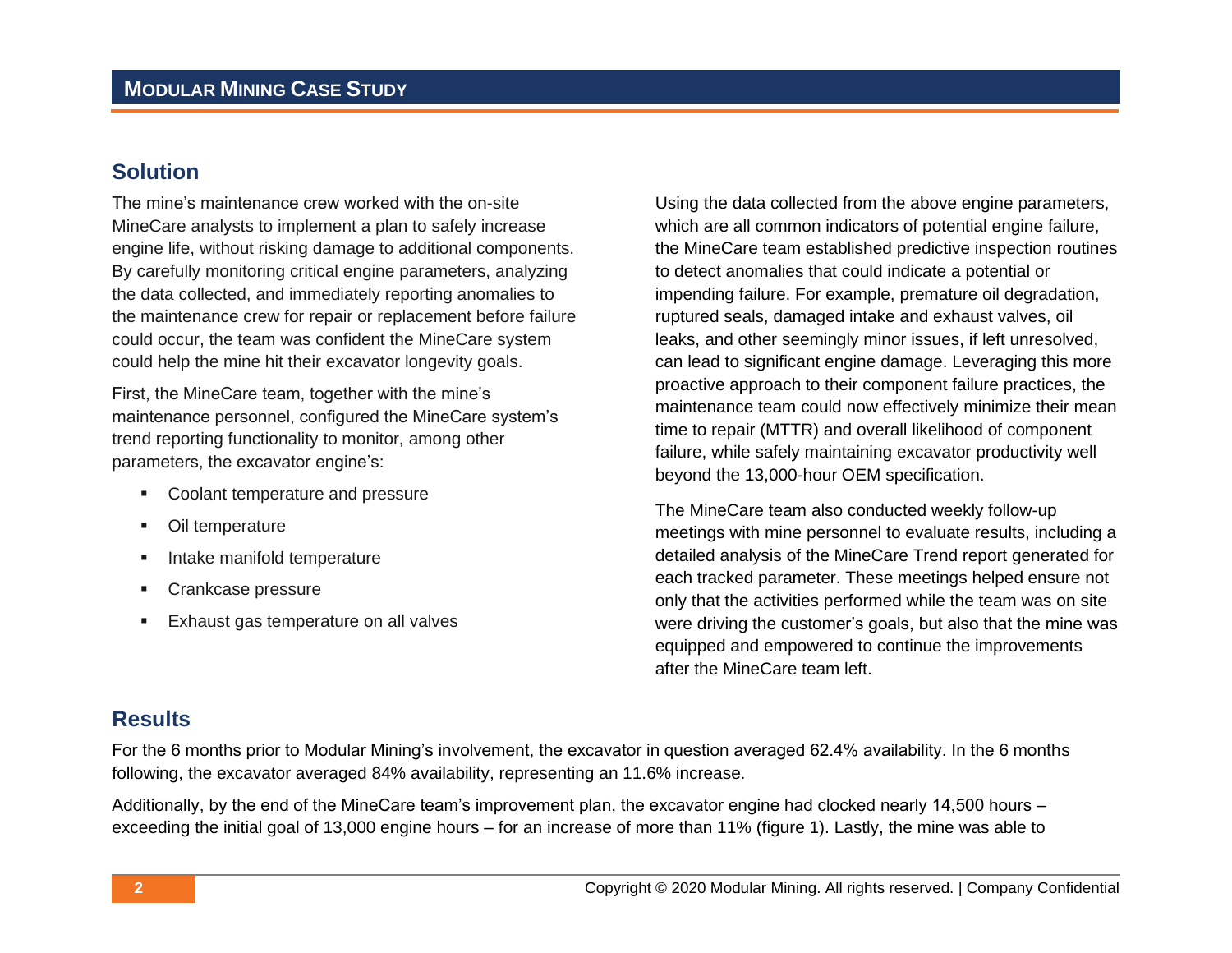postpone replacement of their excavator engine, delaying the more-than US\$400,000 labor and component cost associated with engine replacement, for a more opportune time.



*Figure 1. By the end of the MineCare team's improvement plan, the excavator engine's runtime and availability increased by 11% and 11.6%, respectively.*

# **Conclusion**

Maintenance teams can gain more control of their practices, equipment, and budget by leveraging an asset health system that actively monitors for minor anomalies to prevent major disruptions. By relying on the MineCare system's custom trend monitoring capabilities to identify potential engine problems early, the mine safely and successfully increased both the longevity of their excavator's engine life and overall equipment availability. In a world as vastly changing and unpredictable as ours has become, asset health solutions like the MineCare system provide maintenance teams, and miners in general, predictability.